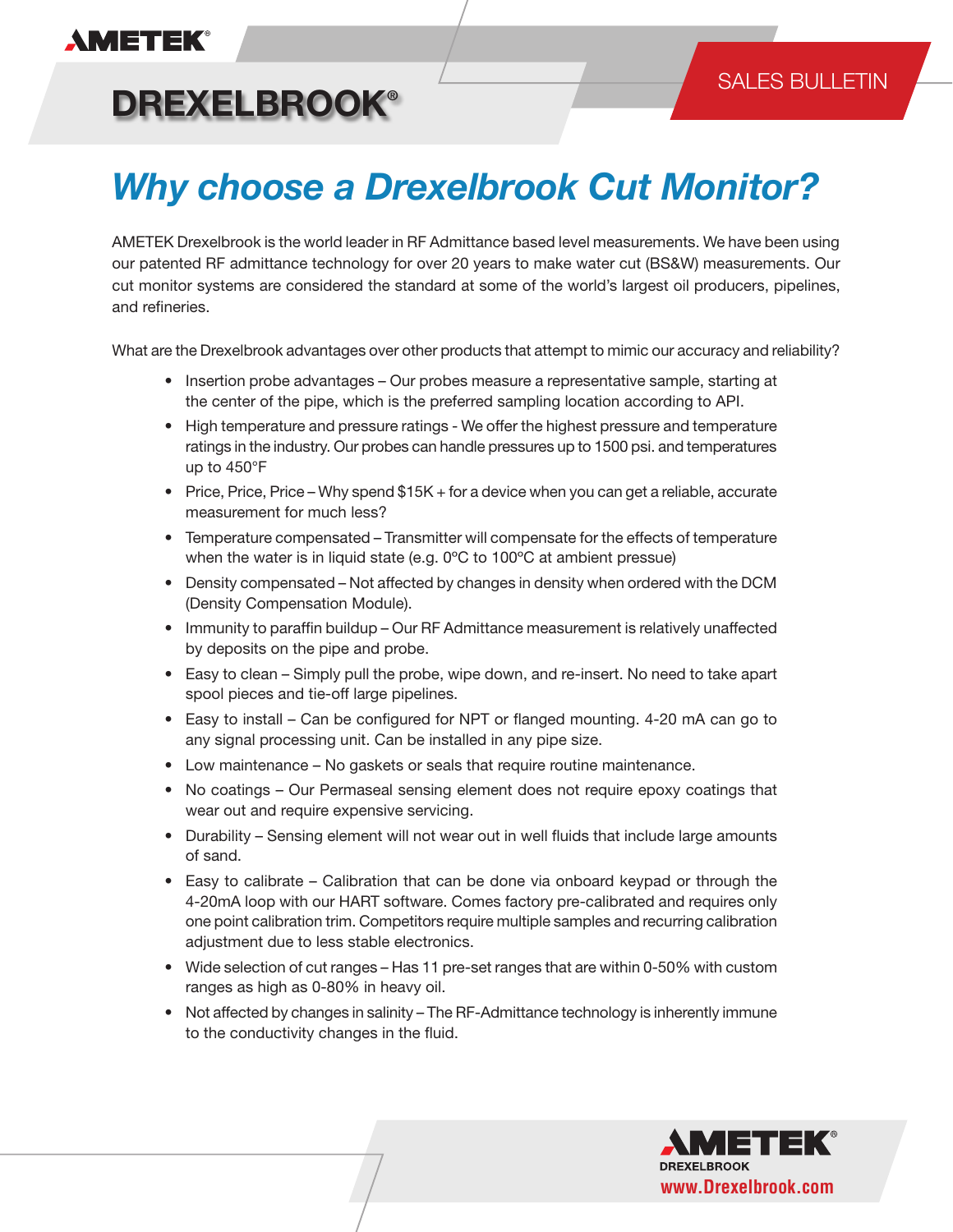### **Drexelbrook Cut Monitor**

## *The Drexelbrook Technology Advantage*

#### **RF Admittance**

The Drexelbrook method of using RF Admittance to measure water cut is widely successful because of the large difference between the dielectric constants of oil ( $k \approx 2.3$ ) and water ( $k \approx 80$ ). The sensing element and the pipe wall form the necessary two plates of the concentric capacitor. The system electronics transmit a radio frequency voltage to the sensing element that measures changes in capacitance. As the amount of water in the flowing oil increases, the net dielectric of the fluid increases which causes the capacitance to increase. The onboard electronics can then compute the relationship between capacitance change and water cut. Straightforward, Reliable, Proven.

The Cote-shield circuitry that is part of the RF technology offers several key advantages over other capacitance based devices. The low drift components create the necessary circuit stability to make an accurate water cut measurement. The Cote-shield circuitry that is not affected by temperature induced changes in gland capacitance. We have found that the effects of ambient temperature on competitor's gland capacitance can result in error of approximately 2-3 pF. In lower cut ranges, 0-1% water in oil for example, the entire range of the measurement is only 2-3 pF. The temperature effects on gland capacitance results in an error of 100%. The gland capacitance fluctuations cause additional havoc on the calibration of the device. Users will calibrate their device at 12 noon and then need to recalibrate their device at 8 pm. The Drexelbrook RF Admittance removes this unnecessary maintenance.

#### **Sensing Element**

One of the more common application problems that Drexelbrook has encountered is independent slugs of oil, gas, or water reaching the sensing element. These slugs are usually caused by some form of separation that occurs before it passes through the sensing area of the instrument. The separation is often more critical at water-cuts above 50% where the fluid property differences (density, viscosity, etc…) will cause a portion of the oil/water emulsion to separate into a free water phase. As this occurs, the sensing element is subjected to multiple parallel, and very different, fluids. The separation phenomenon will interfere with the typical cut monitor that requires a pure homogenous mixture in order to make an accurate measurement.

In addition to the advantages of the RF Admittance, the Drexelbrook insertion probe enables it to get a large representative sample of the fluid that other manufacturers can not. The grey colored sensing element show below will extend directly into the process for a minimum of 15 inches. The advantage of this is the capacitive property of the fluid is taken over the entire length of the probe to create an averaging effect. The measurement is now taking a better sample of the fluid over a larger range. Another advantage of the Drexelbrook Permaseal sensing element is its ability to be installed directly into the main process without requiring side-arms or slipstreams.

The diagrams (Next Page) demonstrate how the water cut measurements can be made incorrectly. The competitor's method takes a sample only over the width of their sensor, typically around 2 inches. Utilizing this approach, any time a slug of water or air passes by the 2" sensing element, the measured water cut of the device will immediately shift. This shift can cause needless alarms and valve actions that are mostly unwarranted. The Drexelbrook solution takes a different approach by extending the sensing range. The extension of the sensing element takes a better sample of the entire fluid and results in a smoother, more accurate, response.

#### **Temperature Compensation**

The dielectric constant of crude oil can change with any changes in temperature. These changes may cause standard cut monitors to change without any variance in water content. The Universal IV Water Cut Monitor measures product temperature internally and calculates a true water cut reading.

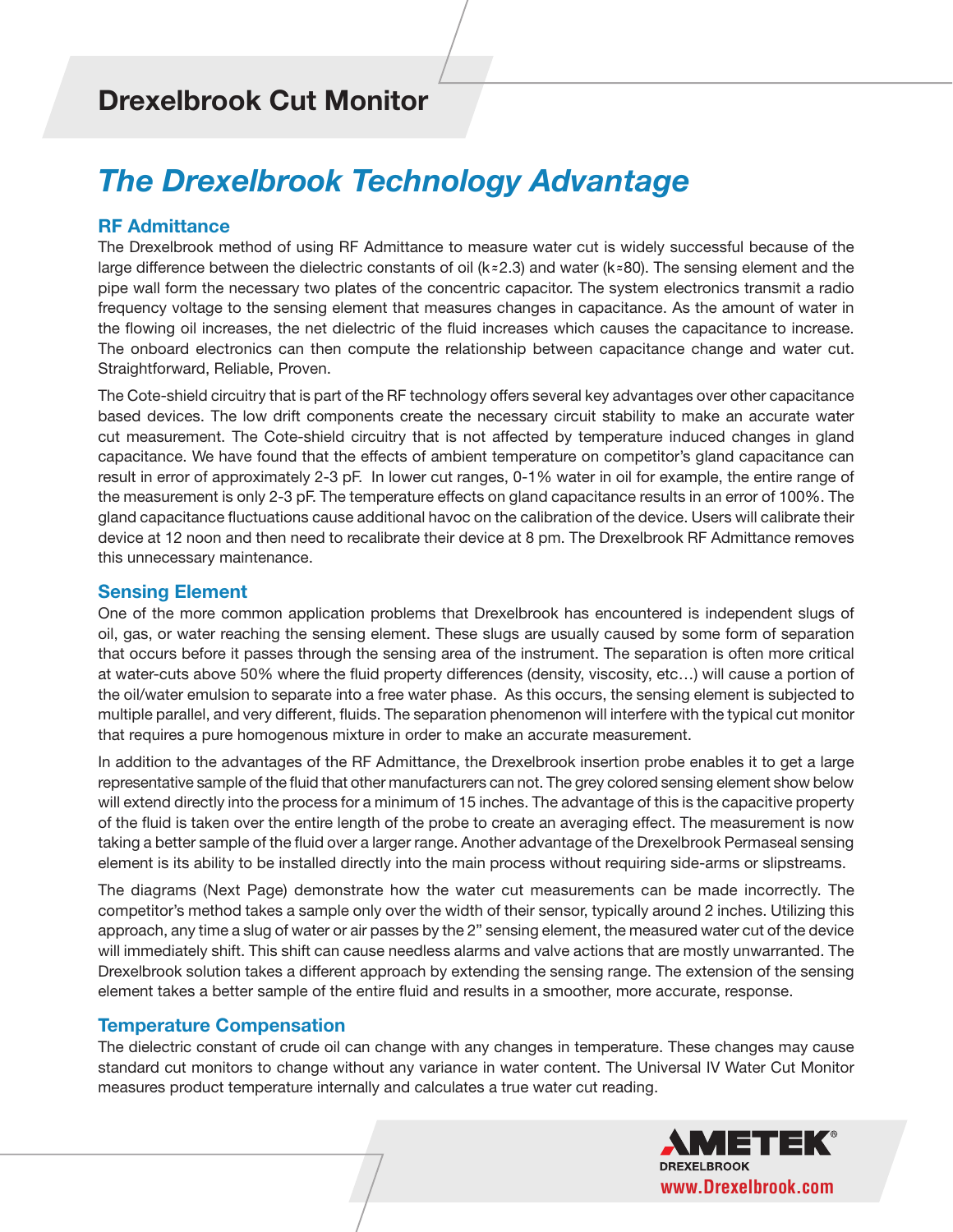### **Drexelbrook Cut Monitor**

#### **Density Compensation**

The density or API gravity of crude oil changes due to many factors including temperature, material changes as well as the region and or formation that it is being pulled from. These changes will cause standard cut monitors to mistakenly attribute changes in density to changes in water content if not properly accounted for. The new Drexelbrook UIV CM with Density Compensation utilizes system measured variables such as temperature, flow and density from a customer supplied Coriolis meter and calculates the corrected value for true water content.

## *The Sensing Element*

#### **Drexelbrook Standard Permaseal Probe**





**Sensing Range 15 inches +**

In Water In Air

**Competition**



The Drexelbrook sensing element utilizes a PEEK (Poly Ether Ether Keytone) material and stainless steel sensing rod that is extremely durable and does not require epoxy coatings. These epoxy coatings are a maintenance burden because they degrade over time when placed in the turbulent process flow. The picture (R) shows the cracking and erosion of the epoxy coatings. This degradation of the epoxy coating will result in erratic outputs and requires expensive, reoccurring maintenance by field personnel.



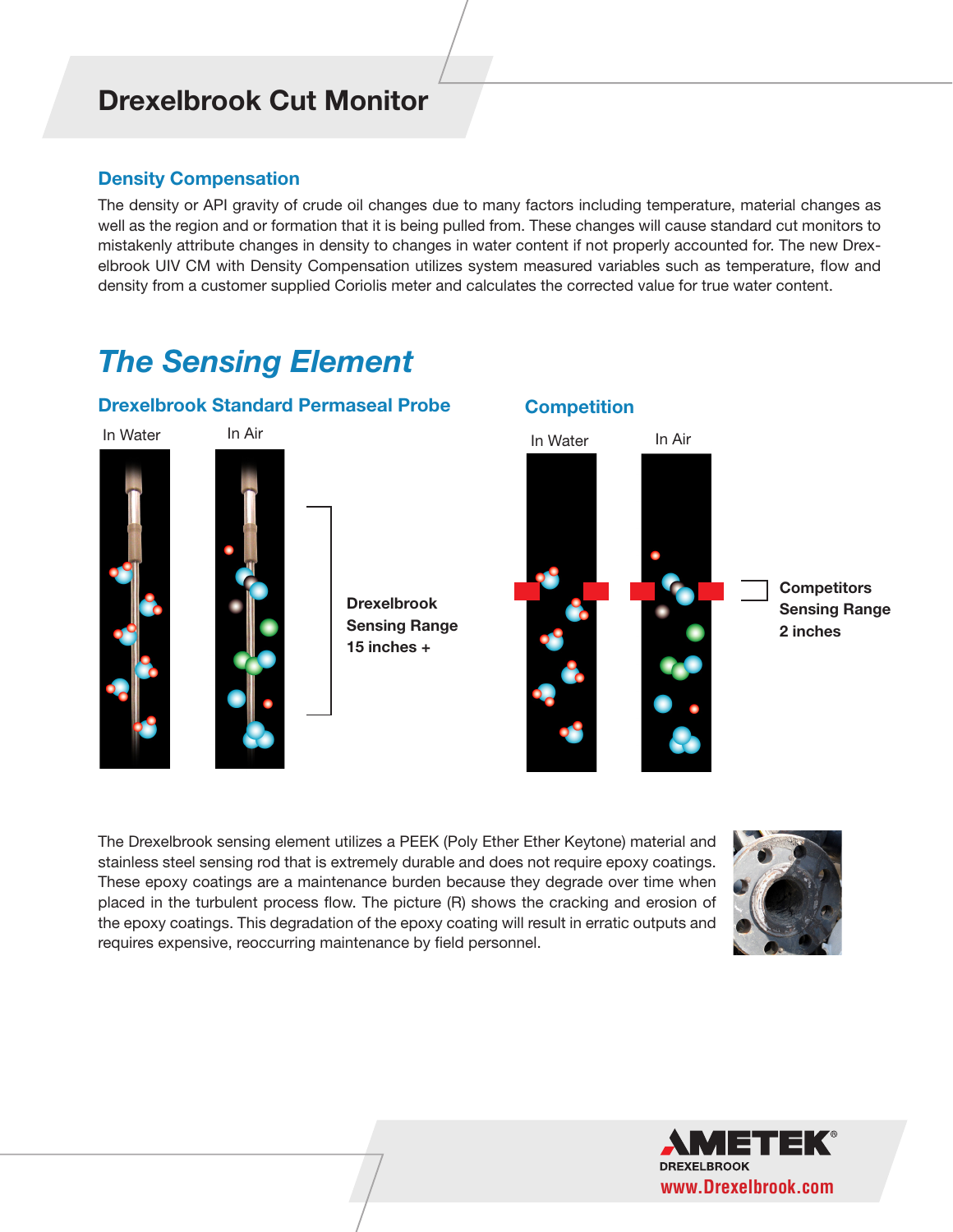## **Drexelbrook Cut Monitor**

## *Limitations of the Drexelbrook Cut Monitor*

The items listed below are some of the negative comments that we have heard about the Drexelbrook Cut Monitor.

#### **Your cut monitor is limited only to the linear region.**

This is FALSE. It is a common misconception from our customers that the capacitive instruments are limited to the linear segment of the capacitance vs. water-cut response curve. This was true on some of our older

products, but the advancements in microprocessing have eliminated this problem. The capacitance instruments are able to extend into the non-linear range through the use of strapping tables. Our device uses 13 calibration points that creates an excellent fit to the non-linear region of the curve. The graph shows the data points from a typical strapping table that tracks the changing water cut through a nonlinear capacitance response.



#### **The cut monitor lacks integral relay contacts.**

This is partially True. A number of competitors offer devices that have a relay contact built into their electronics.

However, Drexelbrook DOES offer a relay option on the density compensation option and the ability to closecouple relay contacts with their standard electronics. Since most cut monitors are being fed into a PLC based system that contains relay outputs, why pay for this capability in the primary instrument? Also, the 4-20mA output is the industry standard that can be fed to any loop powered device such as a PLC. Running additional power to the primary instrument to drive the relays is an inefficient and very expensive approach.

#### **It cannot measure up to 100%.**

This is True. The limitations on the ranges of the cut monitor are based on the physical limits of capacitive technology. As the measurement becomes water continuous, the fluid becomes conductive and creates an electrical short to ground. The short to ground, which is equivalent to an infinite capacitance, completely obscures the dielectric information. Our technology is limited to 0-50% in light oil and 0-80% in heavy oil. These limits are generally set by the transition point from oil continuous to water continuous.

However, the capacitance measurement is excellent in the oil continuous phase of water cut. The range limitations on the Drexelbrook cut monitor will handle a majority of the applications in the field. If the customer requires a device with 0-100% capabilities, we will kindly refer them to our competitors, with the note that they will be paying three to four times the price for a device that can measure in that range.